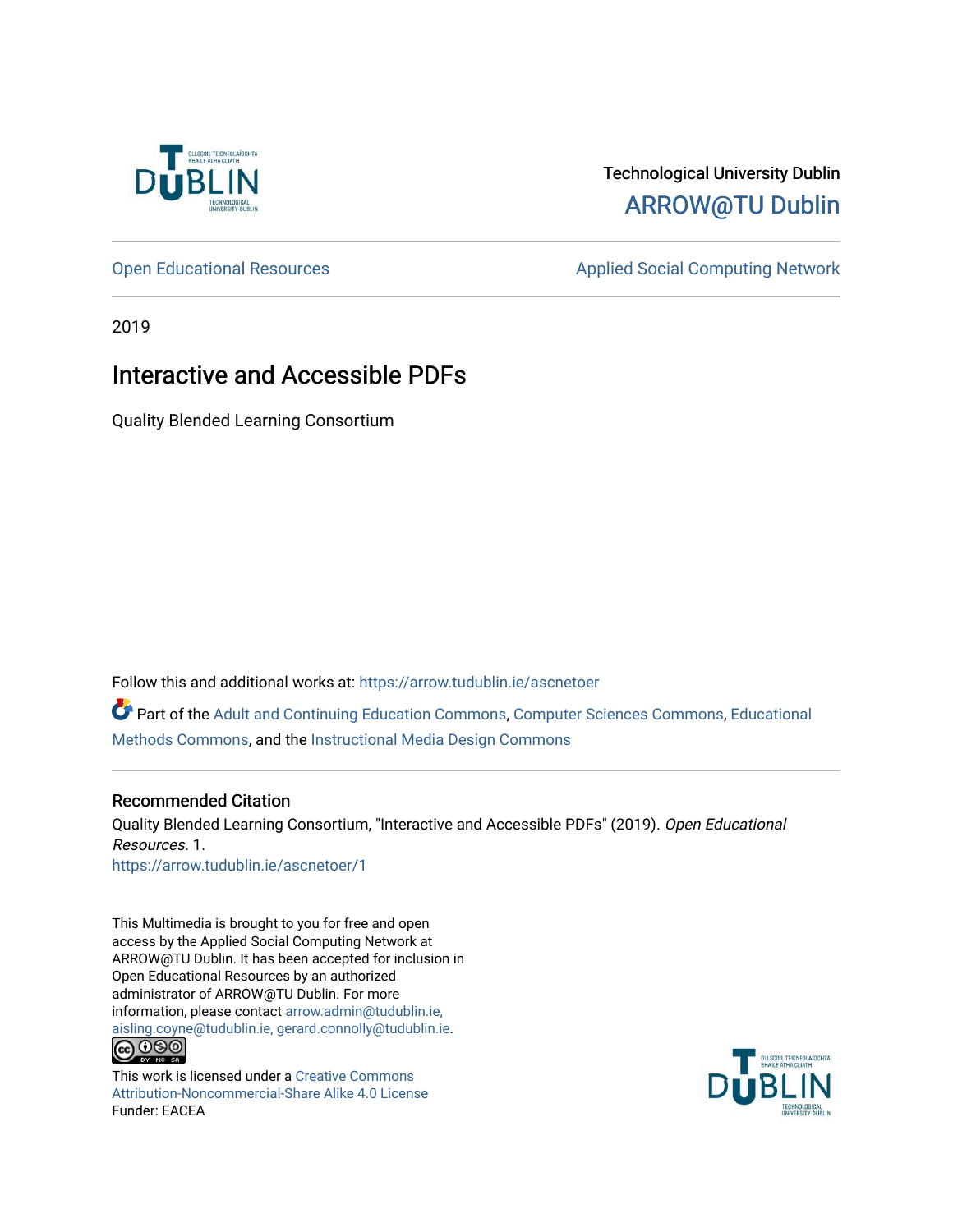# INTERACTIVE AND ACCESSIBLE PDFS



Gain the "know-how"

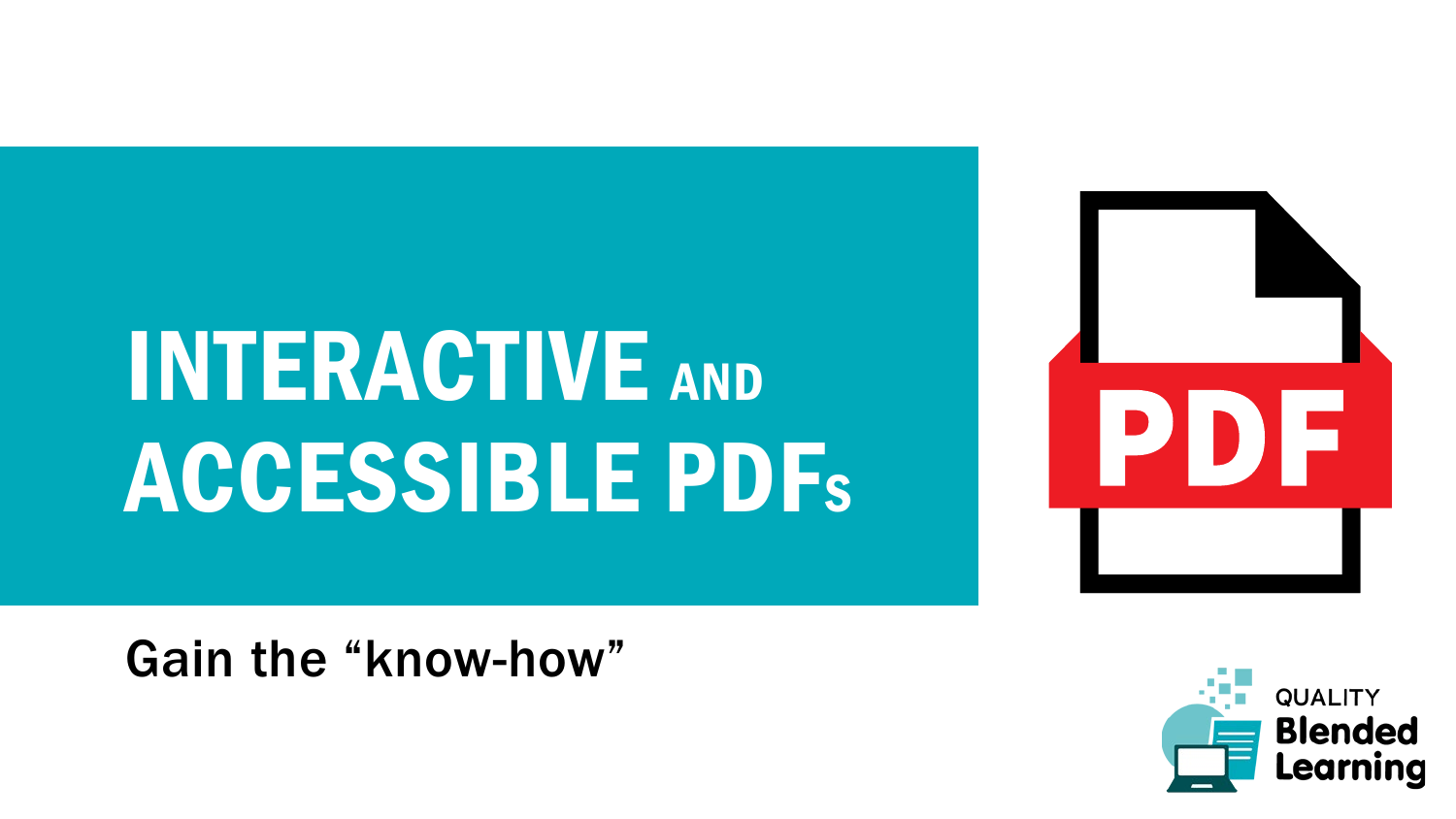### LEARNING OBJECTIVES



- 
- Know how to create interactive PDFs
- Know how to create accessible PDFs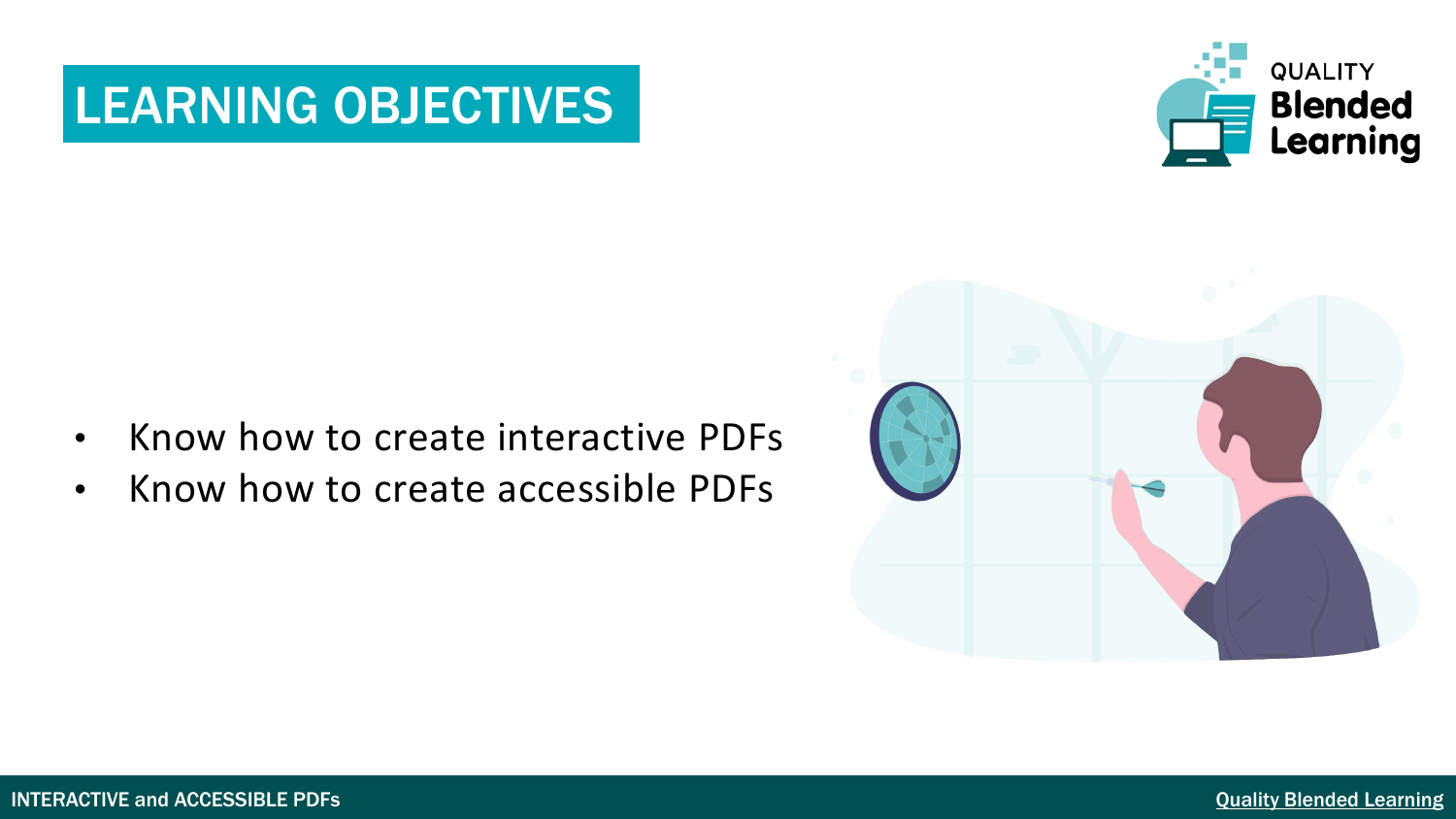

## CREATING INTERACTIVE **PDFs**



QUALITY BLENDED LEARNING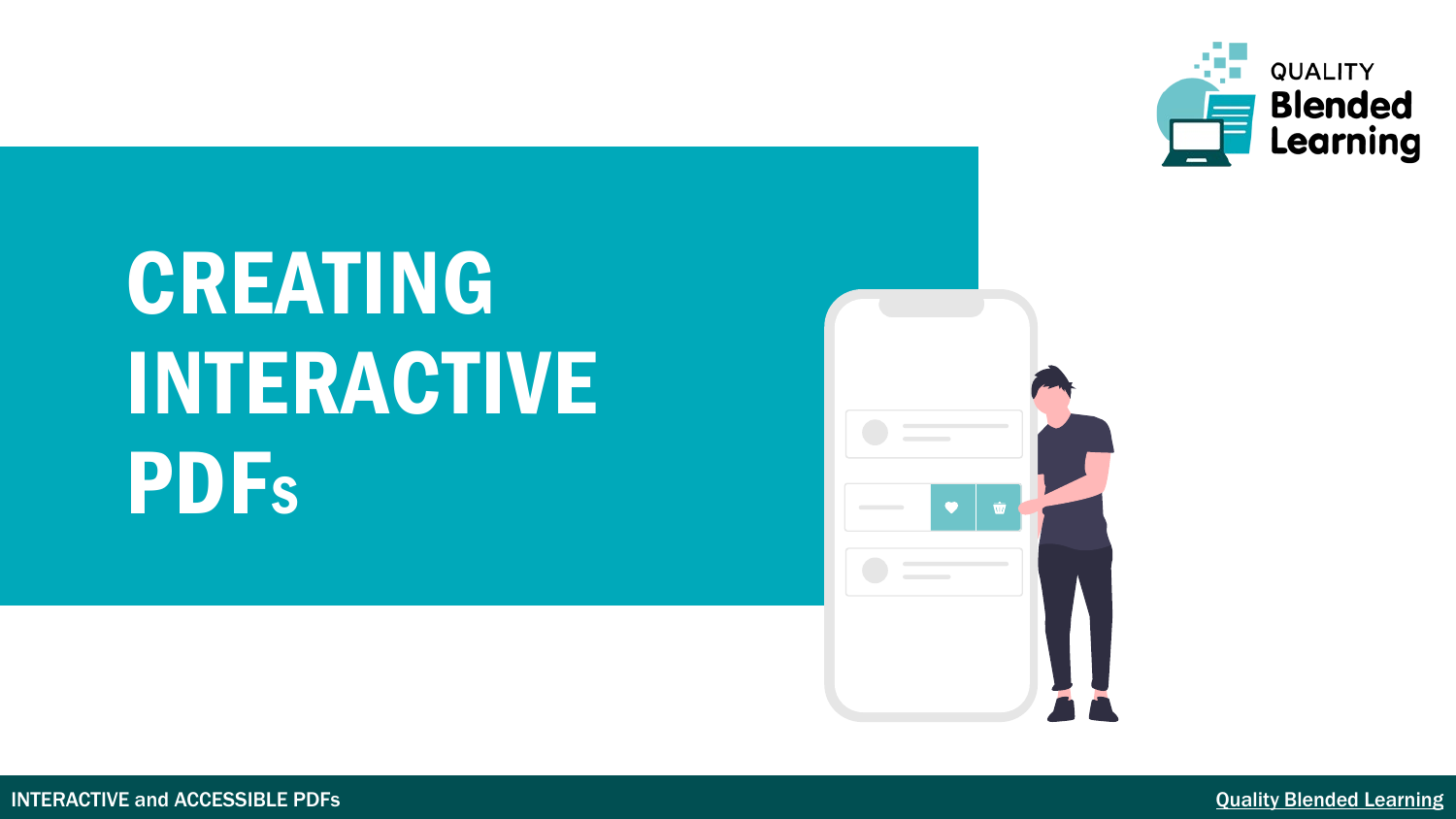### HOW TO PREPARE



Get ready to create an interactive PDF:

| Design with InDesign!              | Design your pages in InDesign as you would normally do. Your document need to be<br>(almost) finished before you start adding interactivity into it.                                                                                                                                                                                                         |
|------------------------------------|--------------------------------------------------------------------------------------------------------------------------------------------------------------------------------------------------------------------------------------------------------------------------------------------------------------------------------------------------------------|
| To interact or not to<br>interact? | Decide which kind of interactivity you would like to add. Instructional design can help<br>you on where it is useful to include interactive objects in order to not overdo it with<br>them!                                                                                                                                                                  |
| <b>Identify the needs!</b>         | Prepare yourself for engaging interactive content! Identify your target audience and<br>their needs, use marketing psychology to trigger their curiosity, use your creativity to<br>make your content fun, combine data with visual content, invite your students to<br>participate and last and most importantly, don't forget to personalize your content. |

#### **Facilitator box:**

Read the [Golden Principles of High-Quality Instructional Design](https://www.shiftelearning.com/blog/bid/344888/the-golden-rules-of-high-quality-instructional-design) to find out more!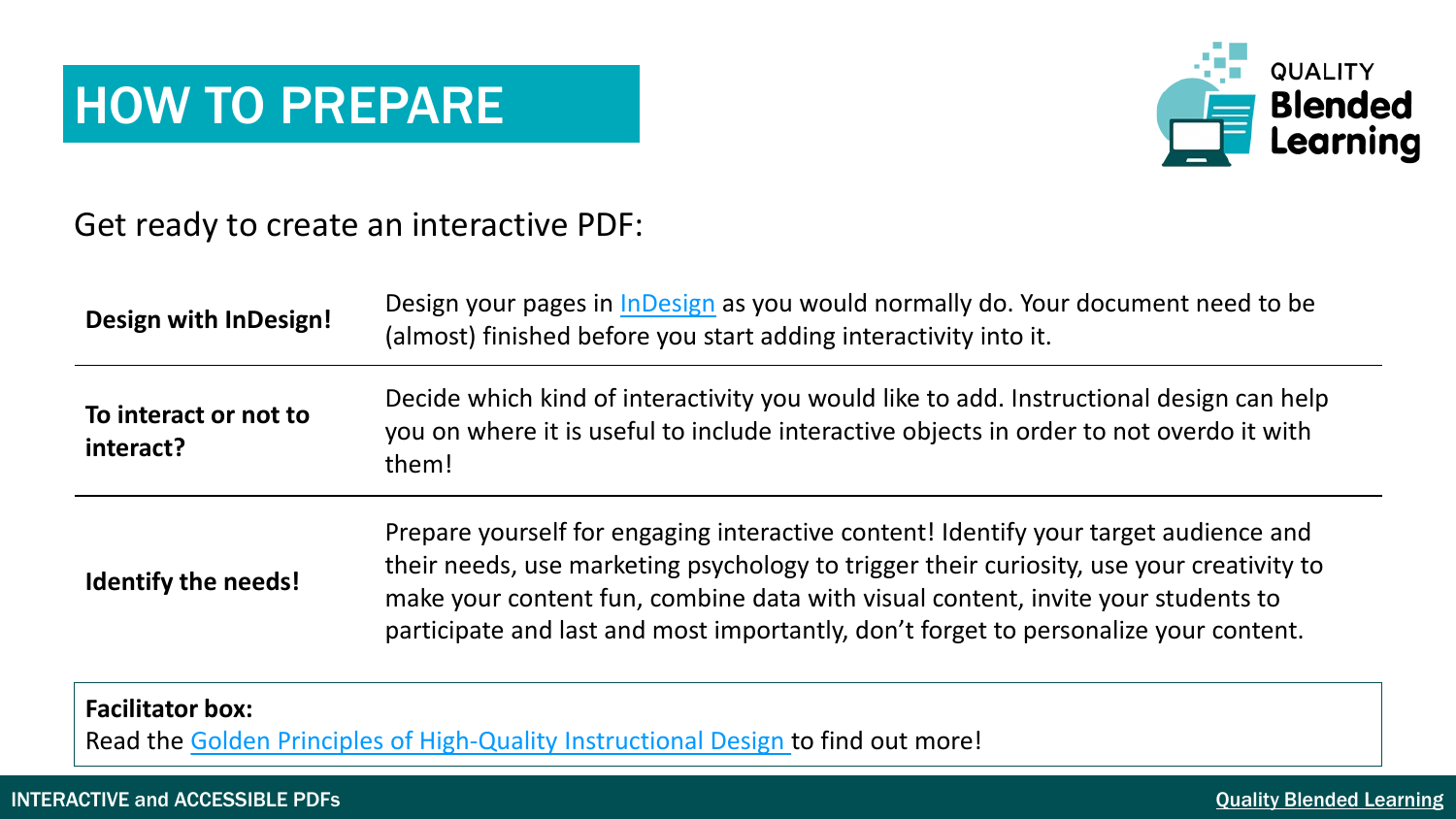### HOW TO CREATE YOUR OWN INTERACTIVE PDF

Once you are ready to go, all you have to do is follow the next 3 steps to create your own interactive PDF!



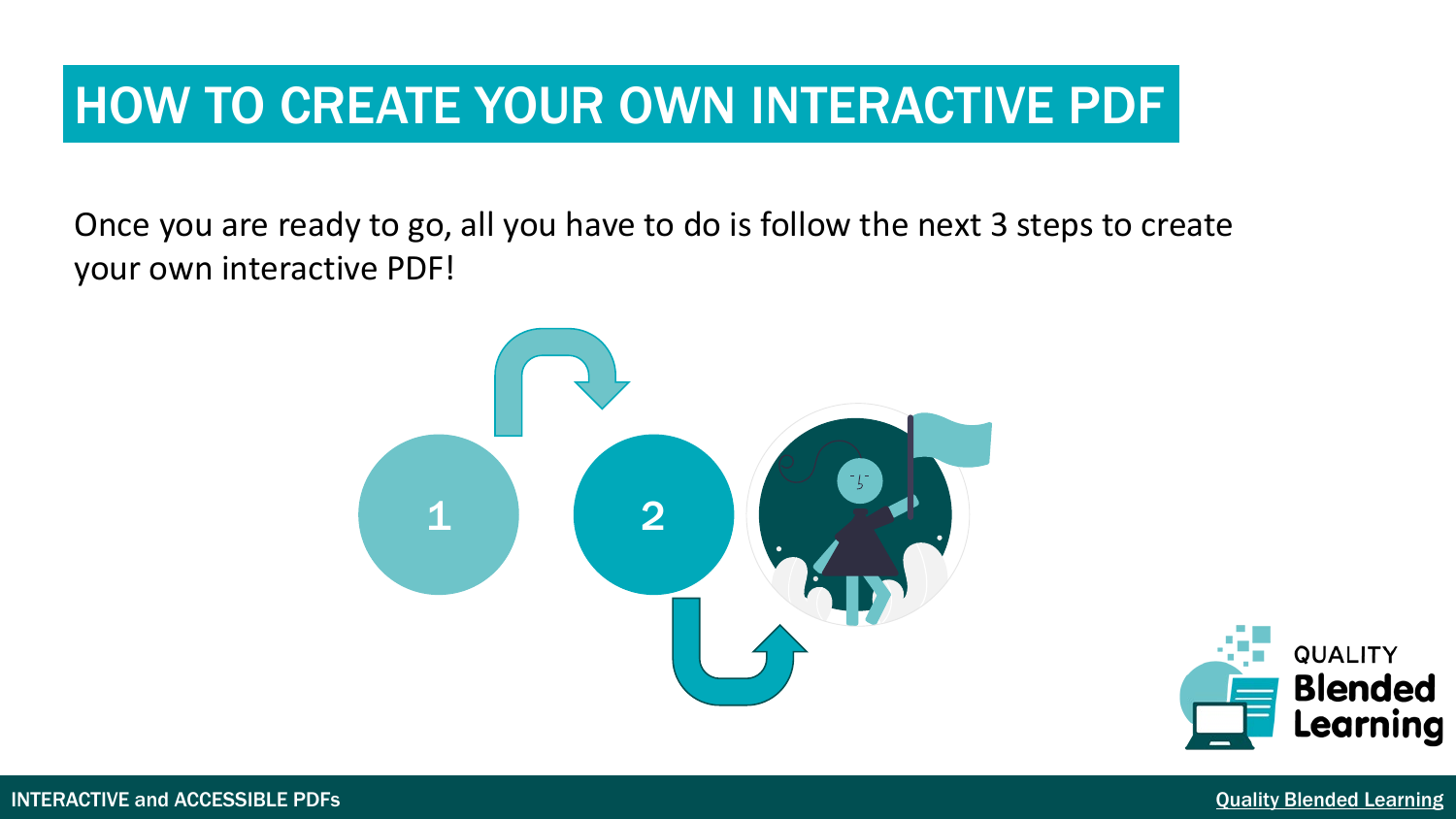## STEP<sub>1</sub>

Open your InDesign file and select the Interactive for PDF Workspace. All panels are displayed on the right side of the screen







#### INTERACTIVE and ACCESSIBLE PDFs **CONSCRIPTION** CONSCRIPTION CONSCRIPTION CONSCRIPTION CONSCRIPTION CONSCRIPTION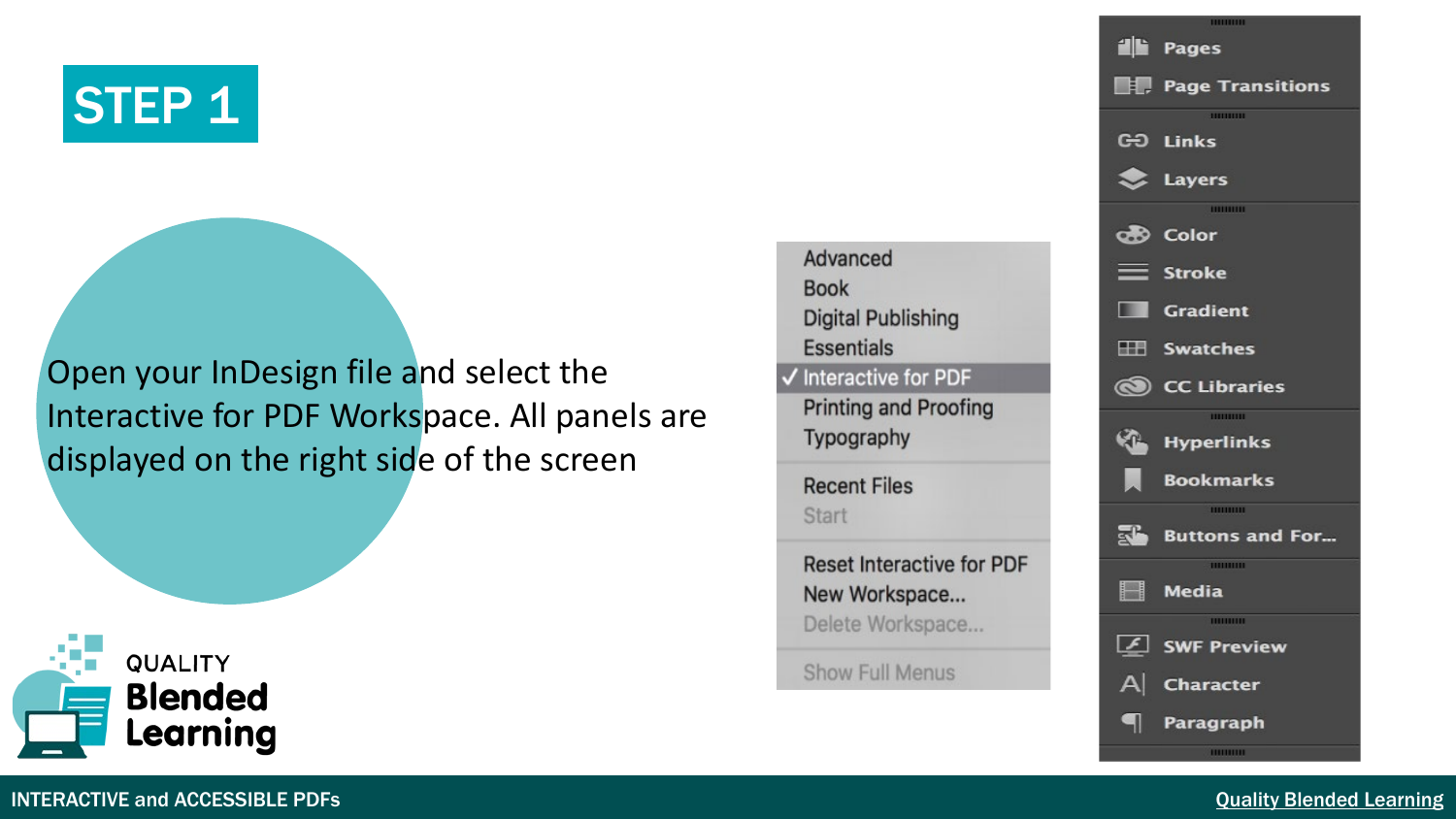### STEP 2





You can add hyperlinks by clicking the relevant panel and then selecting any element from your InDesign document.

In the Hyperlinks panel, click the 'Create New Hyperlink button' and add your hyperlink URL/file/email/page/destination/te xt anchor.

○ Hyperlinks URL: http:// **Name** www.tech4pub.com www.tonowhere.com Ø

Those hyperlinks allow viewers to jump from location to another within the same document, or to other documents or websites.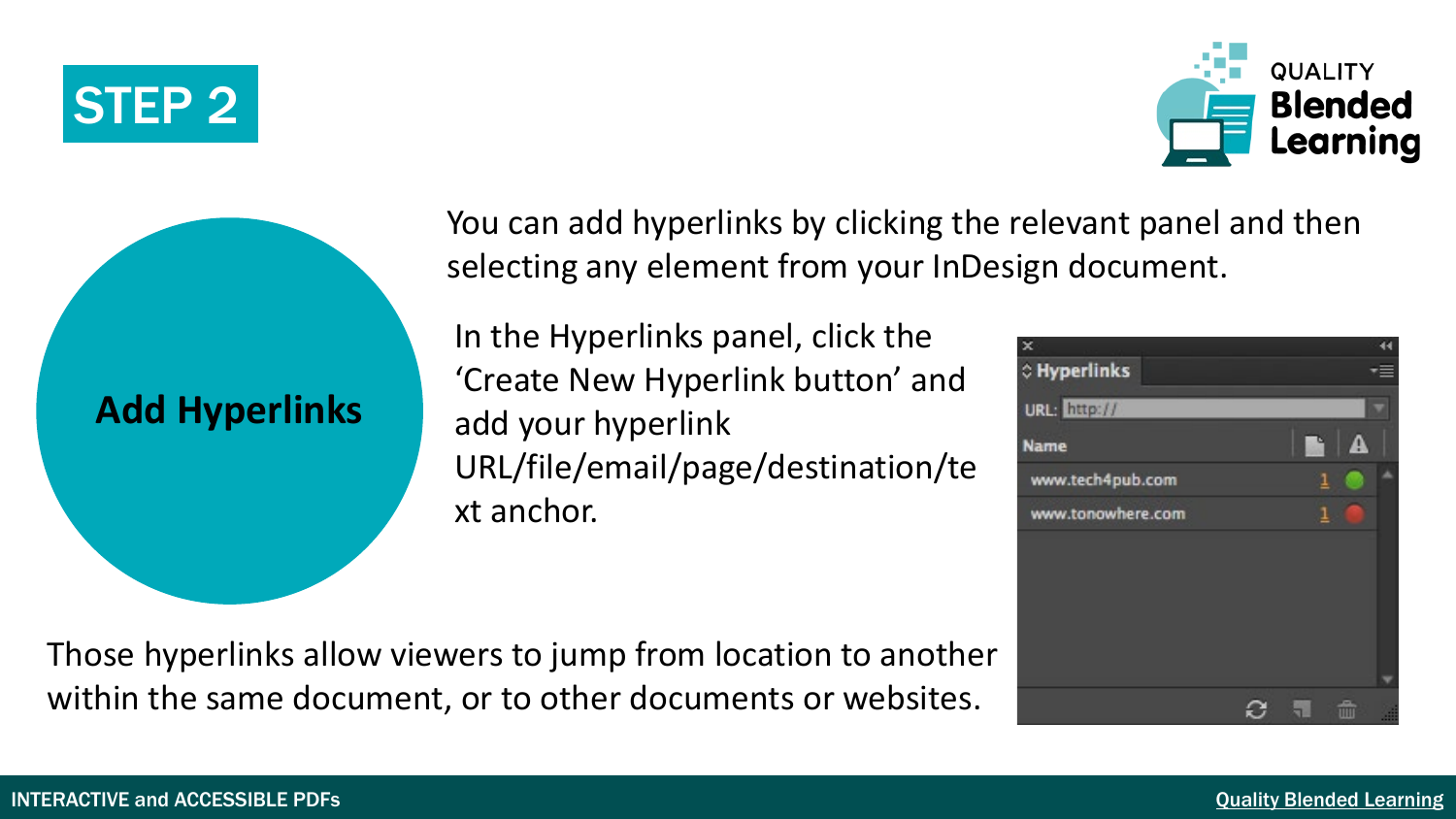





You can also add bookmarks to pages within the document by clicking on the 'Create New Bookmark' button in the

Bookmarks panel.

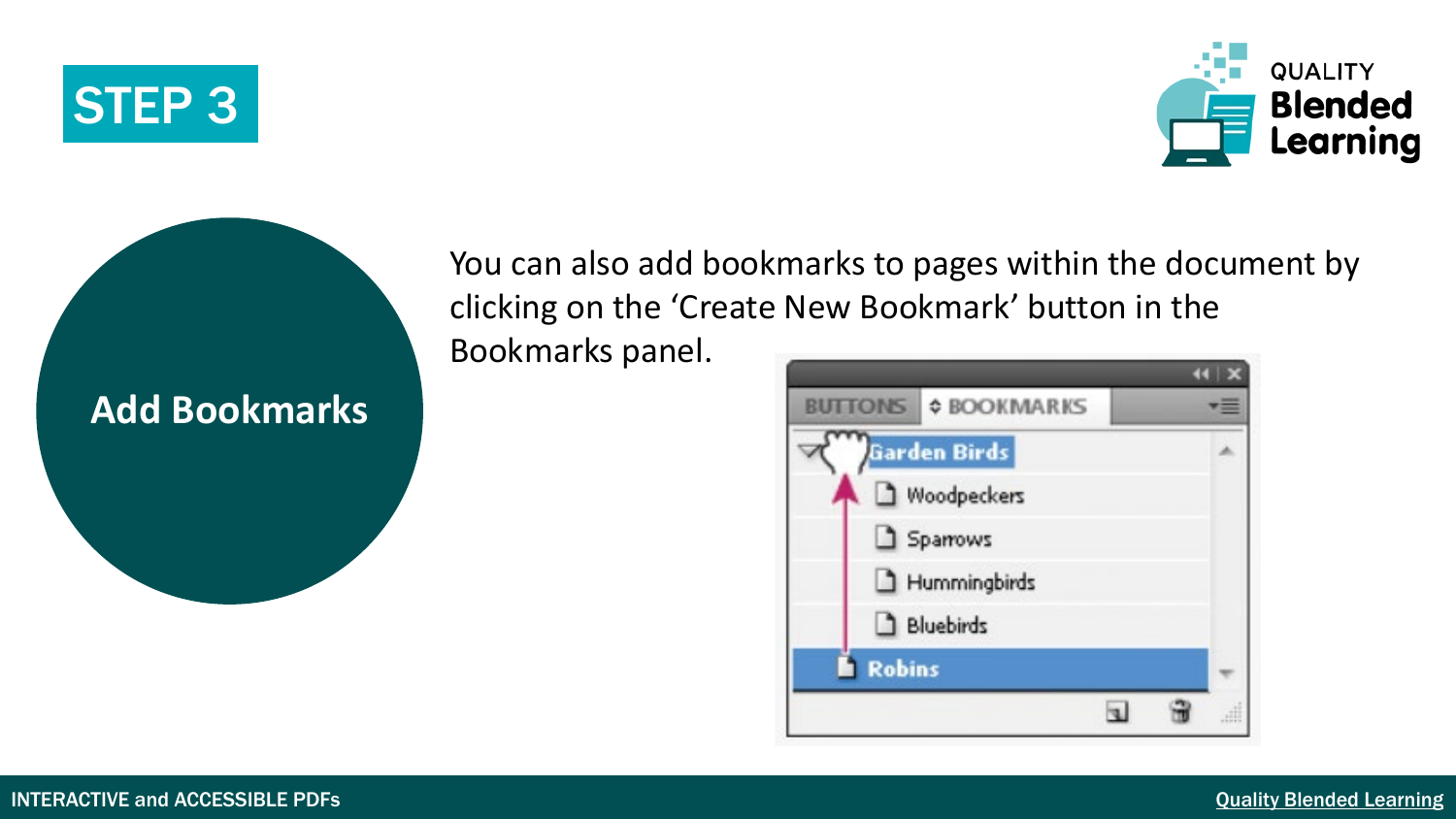### OTHER RESOURCES



#### [Adobe Learn & Support](https://helpx.adobe.com/indesign/how-to/indesign-create-interactive-pdf.html)

Practice with sample files how add a splash of interactivity to make your PDFs more engaging

#### [YouTube](https://www.youtube.com/results?search_query=interactive+pdfs+tutorial)

There are several tutorials on YouTube that can help you learning how to create interactive PDFs



#### **Tip:**

Add a keyword that describe the purpose of your PDF (e.g. resume, flyer, etc.)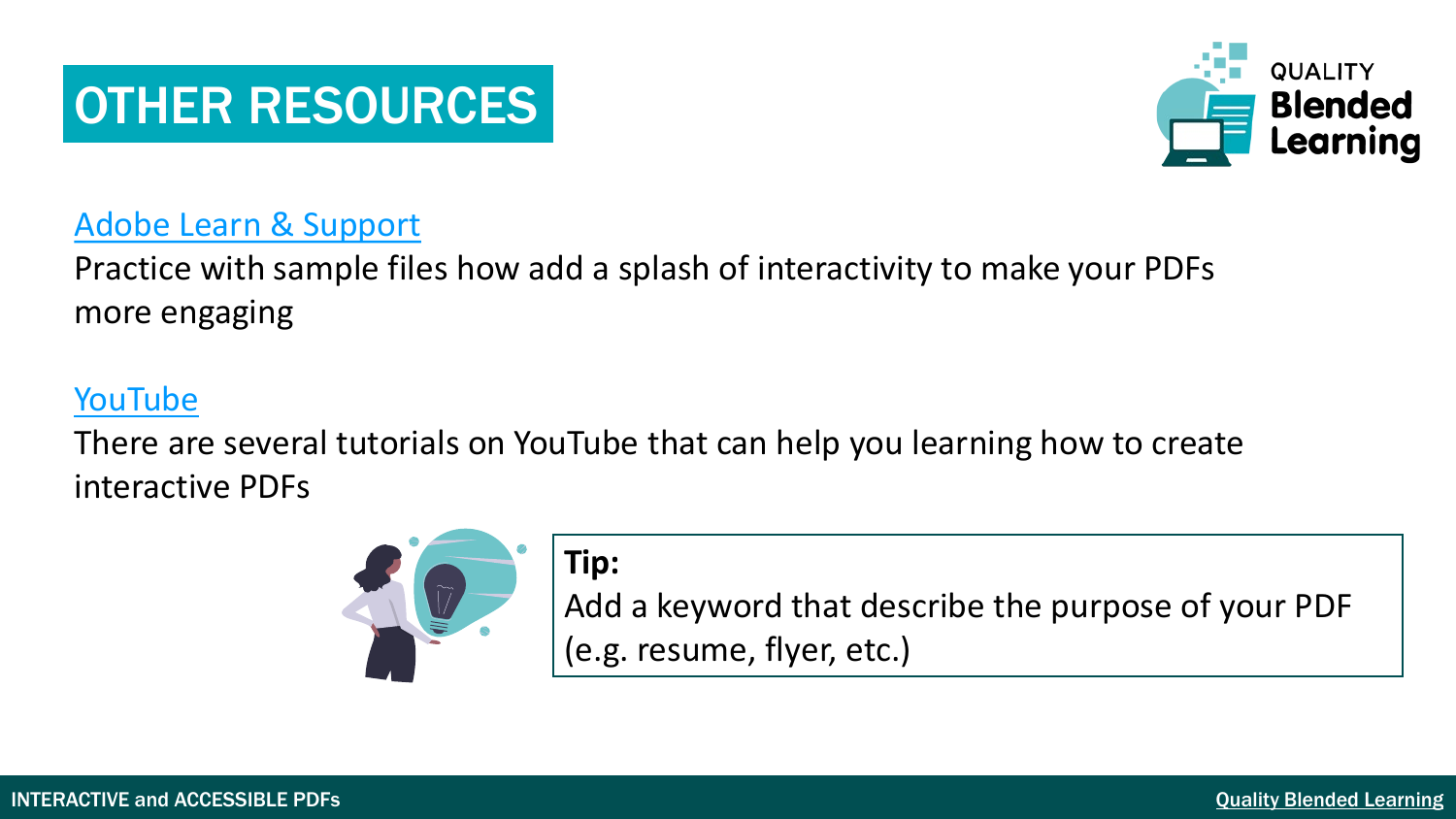There are many **mistakes** and **pitfalls** that are quite common for teachers. Be aware of them and differentiate yourself from the others!

- 1. Interactivity is exciting! But don't overdo it!
- 2. You have plenty of options! Remember to keep consistency throughout your content.





### WHAT TO AVOID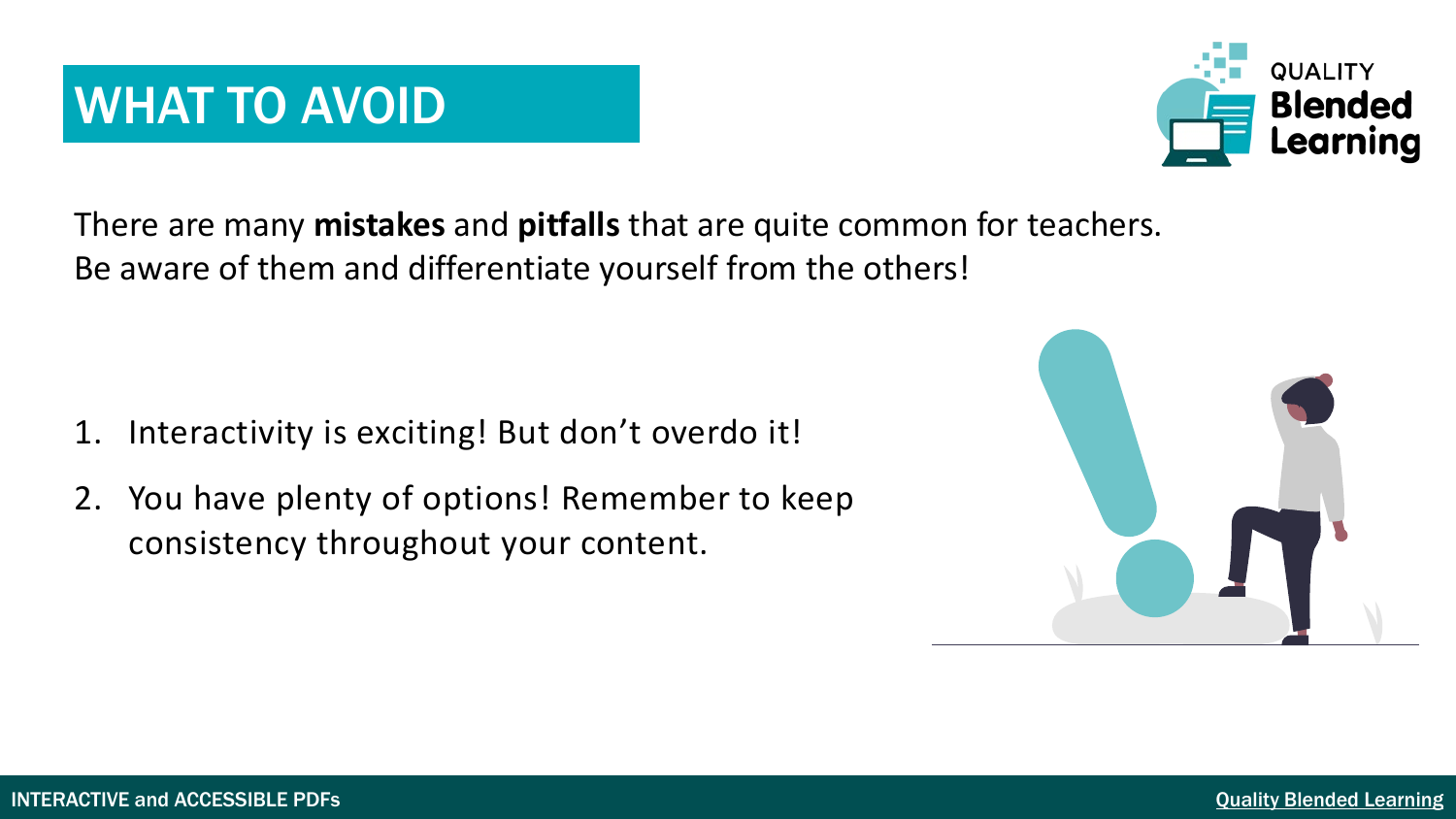

#### You can start creating your content before you explicitly define the needs of your audience.

*Click on the correct answer*

- A. [True](#page-12-0)
- B. [False](#page-13-0)

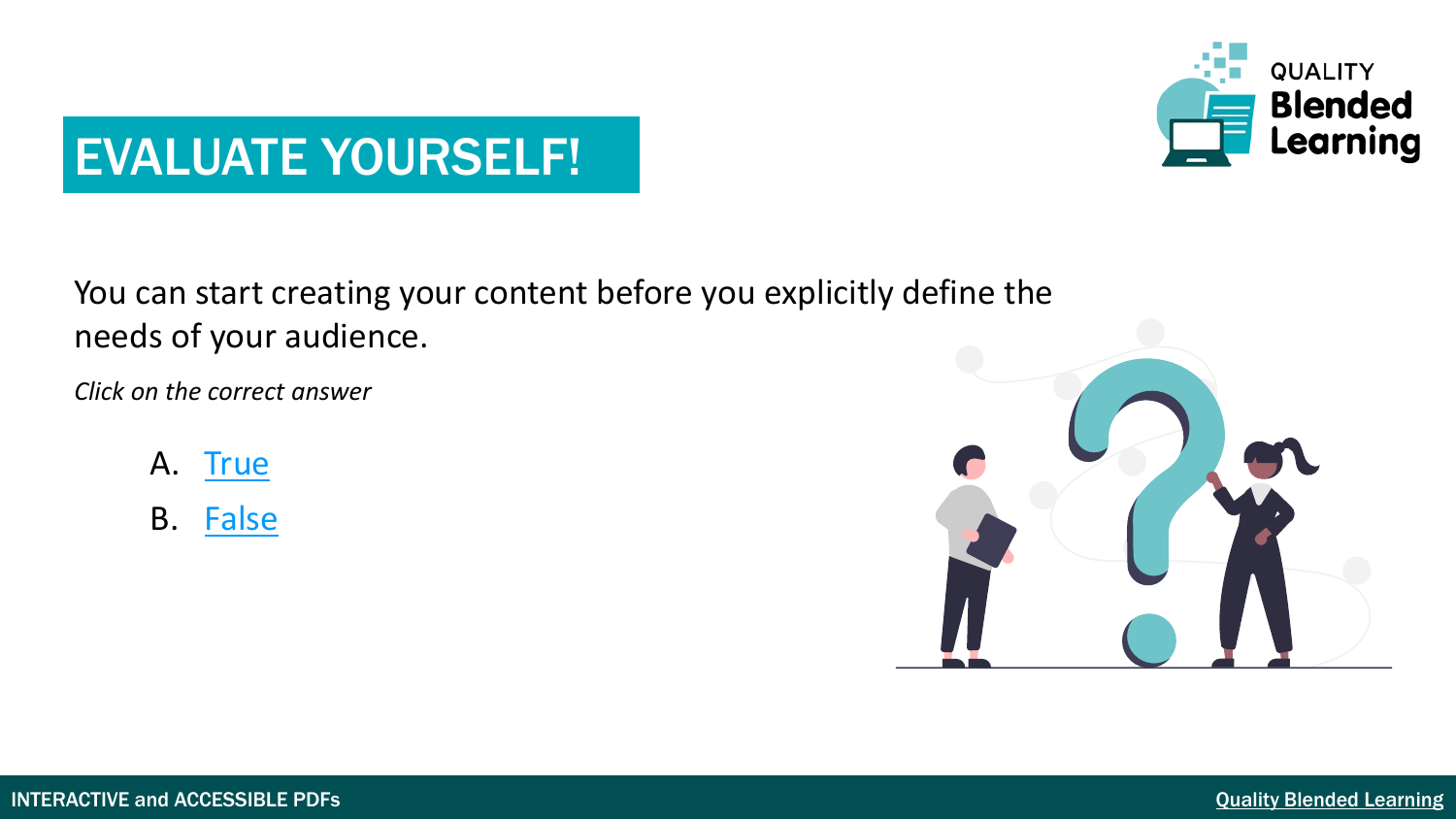

<span id="page-12-0"></span>Answer A is incorrect!

You should always prepare yourself for engaging interactive content! Identify your target audience and their needs, use marketing psychology to trigger their curiosity, use your creativity to make your content fun, combine data with visual content, invite your students to participate and last and most importantly, don't forget to personalize your content.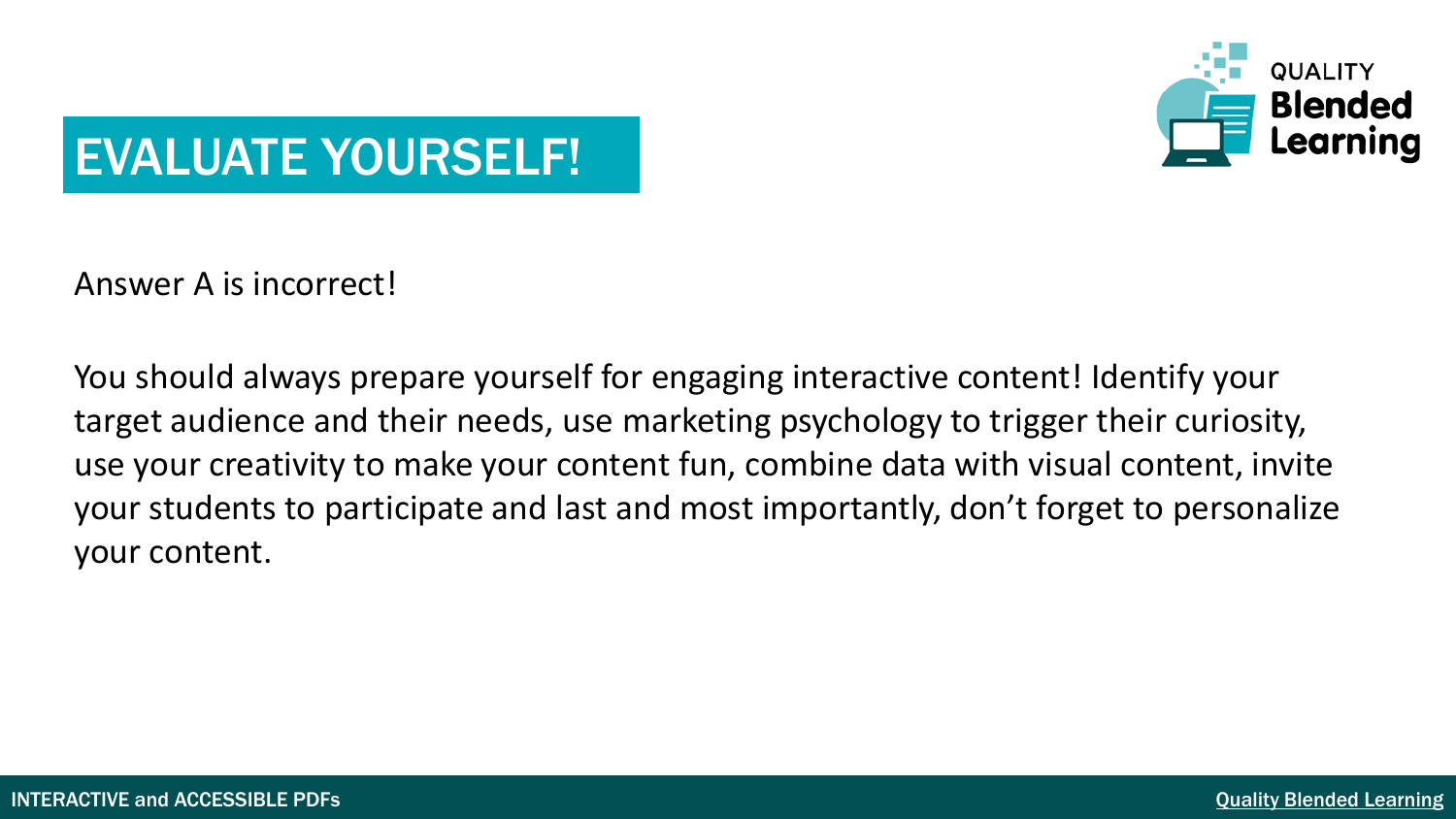

<span id="page-13-0"></span>Answer B is correct!

Identifying the needs of your audience is a key step in creating effective content!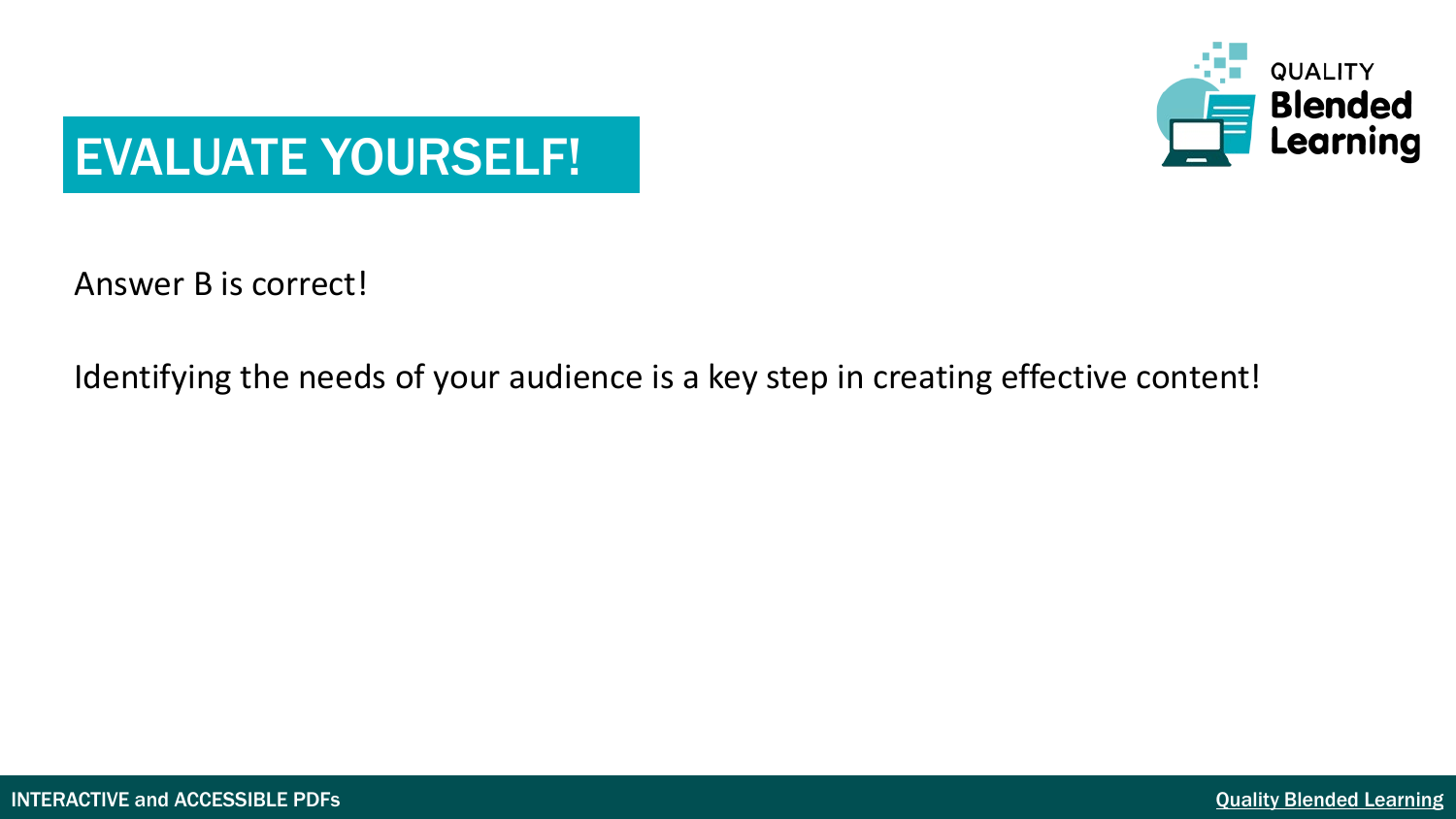

## CREATING ACCESSIBLE **PDFs**

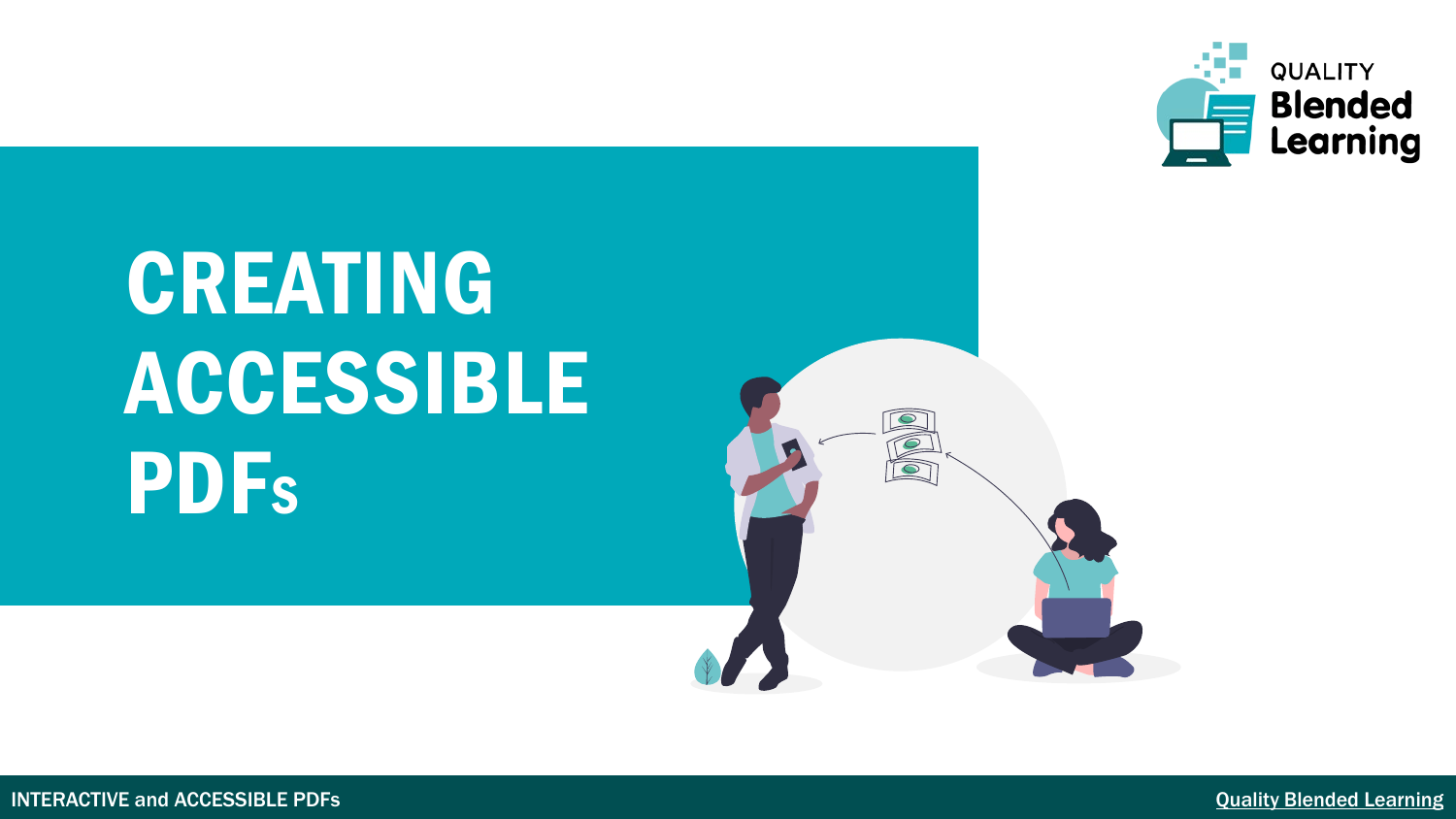### HOW TO PREPARE



Get ready to create an accessible PDF:

| Use more tags!                                   | PDFs must be properly tagged, with tags that are generated during the conversion from<br>Word to PDF.                                                     |  |  |  |
|--------------------------------------------------|-----------------------------------------------------------------------------------------------------------------------------------------------------------|--|--|--|
| <b>Be an architect! Define</b><br>the structure! | The structure must be clear and easy to follow. Headings, table of contents, links and<br>bookmarks can keep your structural elements properly formatted. |  |  |  |
| Be alternative!                                  | Visual content that reveals useful information should have text alternatives.                                                                             |  |  |  |
| Watch your language!                             | The language of the material should be specified in advance.                                                                                              |  |  |  |
| <b>Fast and secure!</b>                          | The security settings of the document shall include users of assistive technologies.                                                                      |  |  |  |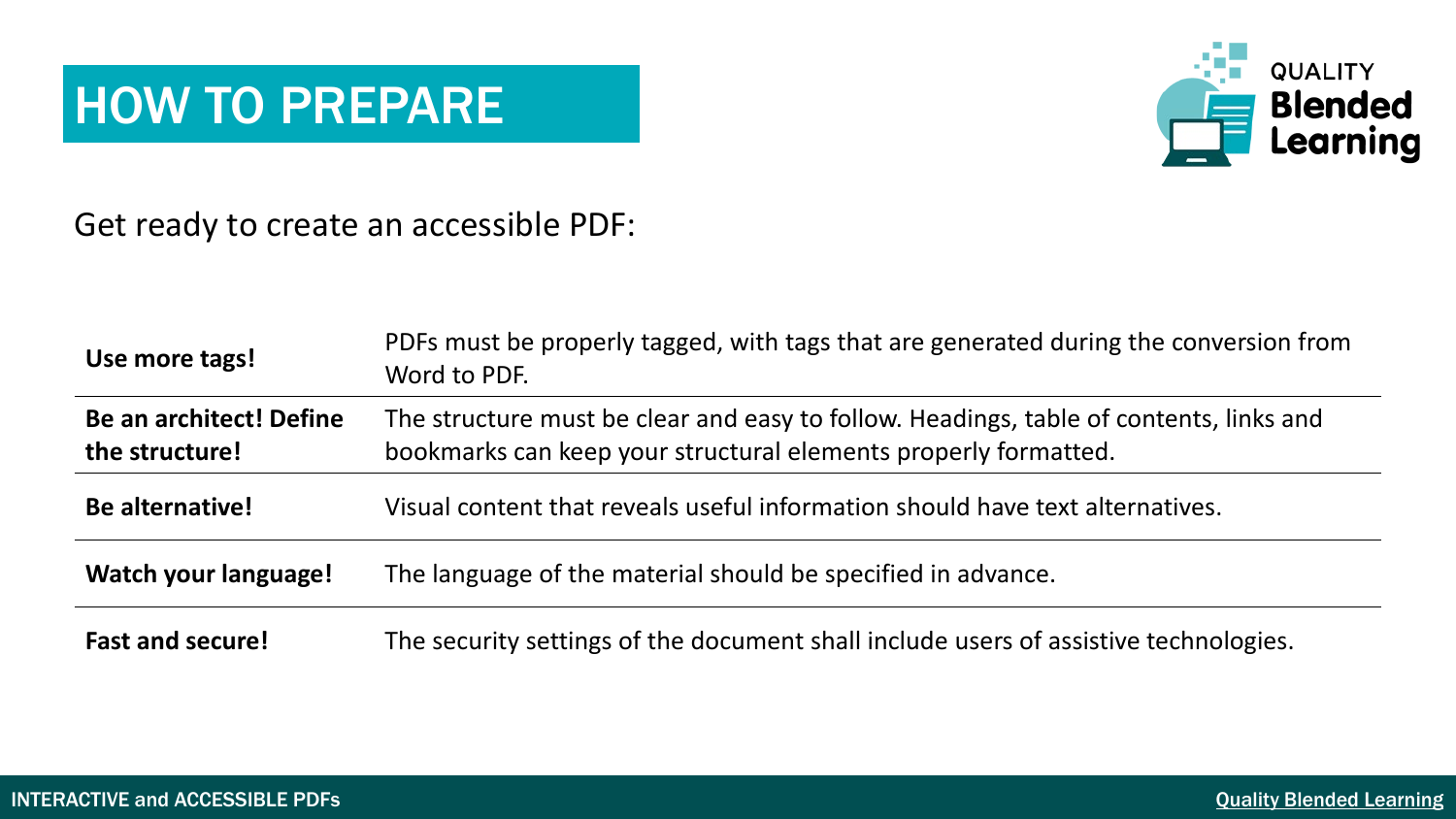### HOW TO CREATE YOUR OWN ACCESSIBLE PDF

Once you are ready to go, all you have to do is follow the next 3 steps to create your PDF accessible!



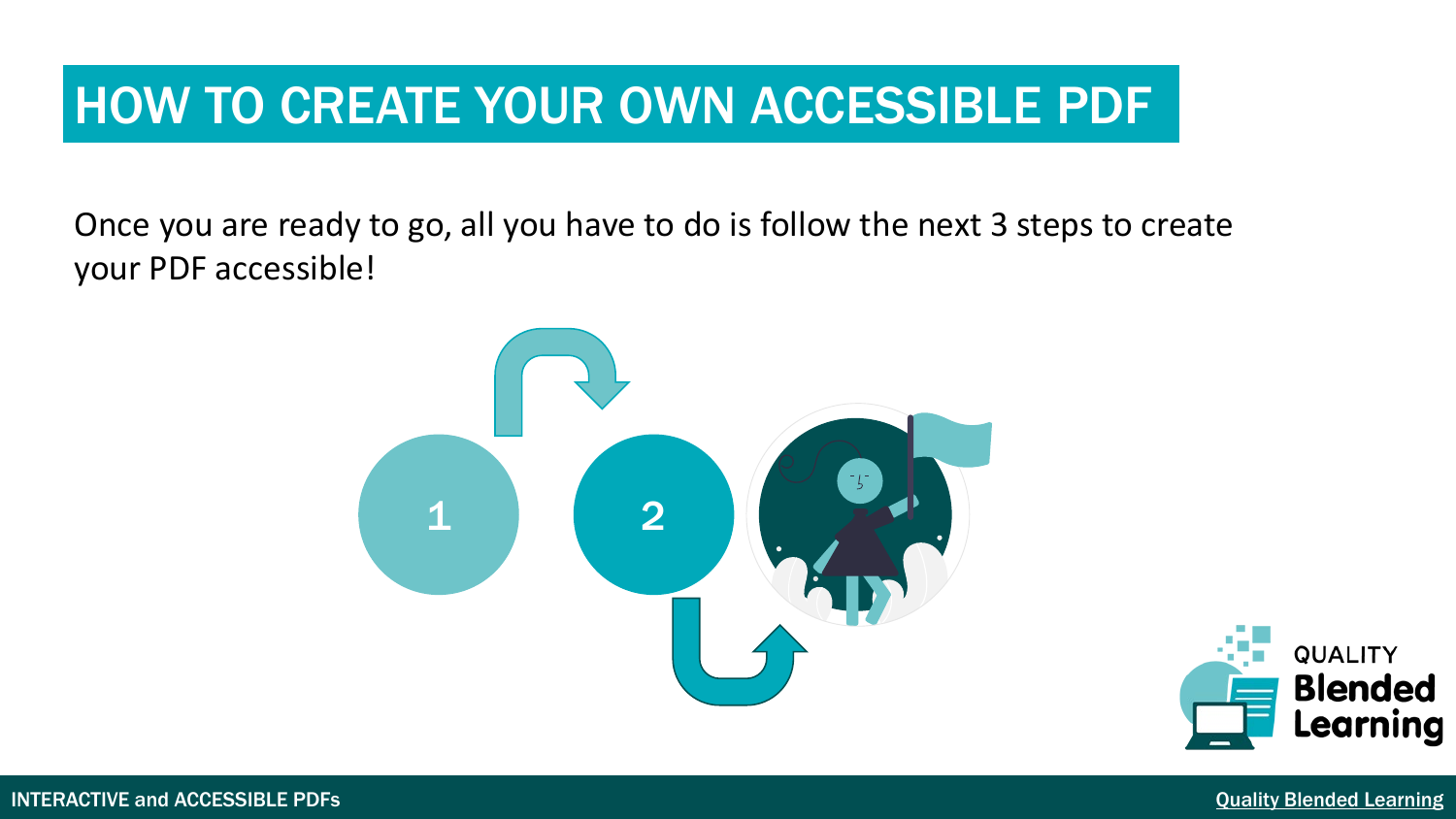

**Activate the Make Accessible action of Adobe Pro Tool to see all the guidelines you need**

#### **Select the files you want to apply the predefined actions**

| Tool to see all the | <b>Make Accessible</b><br>$\leftarrow$        |                          | Make, |
|---------------------|-----------------------------------------------|--------------------------|-------|
| delines you need    | Files to be processed:<br>Acrobat Pro FAQ.pdf |                          |       |
|                     | Add Files<br>አ                                | $\overline{\phantom{a}}$ |       |
| $\sqrt{2}$          | <b>Start</b>                                  |                          | 3     |
|                     | 1. Prepare                                    |                          |       |
|                     | Cat a title and encues it directors in the    |                          |       |

Set a title and ensure it displays in the window title bar.

17 **Add Document Description** 

**Click start and follow the instructions to complete the Make Accessible action**



INTERACTIVE and ACCESSIBLE PDFs **CONSCRIPTION** CONSCRIPTION CONSCRIPTION CONSCRIPTION CONSCRIPTION CONSCRIPTION CONSCRIPTION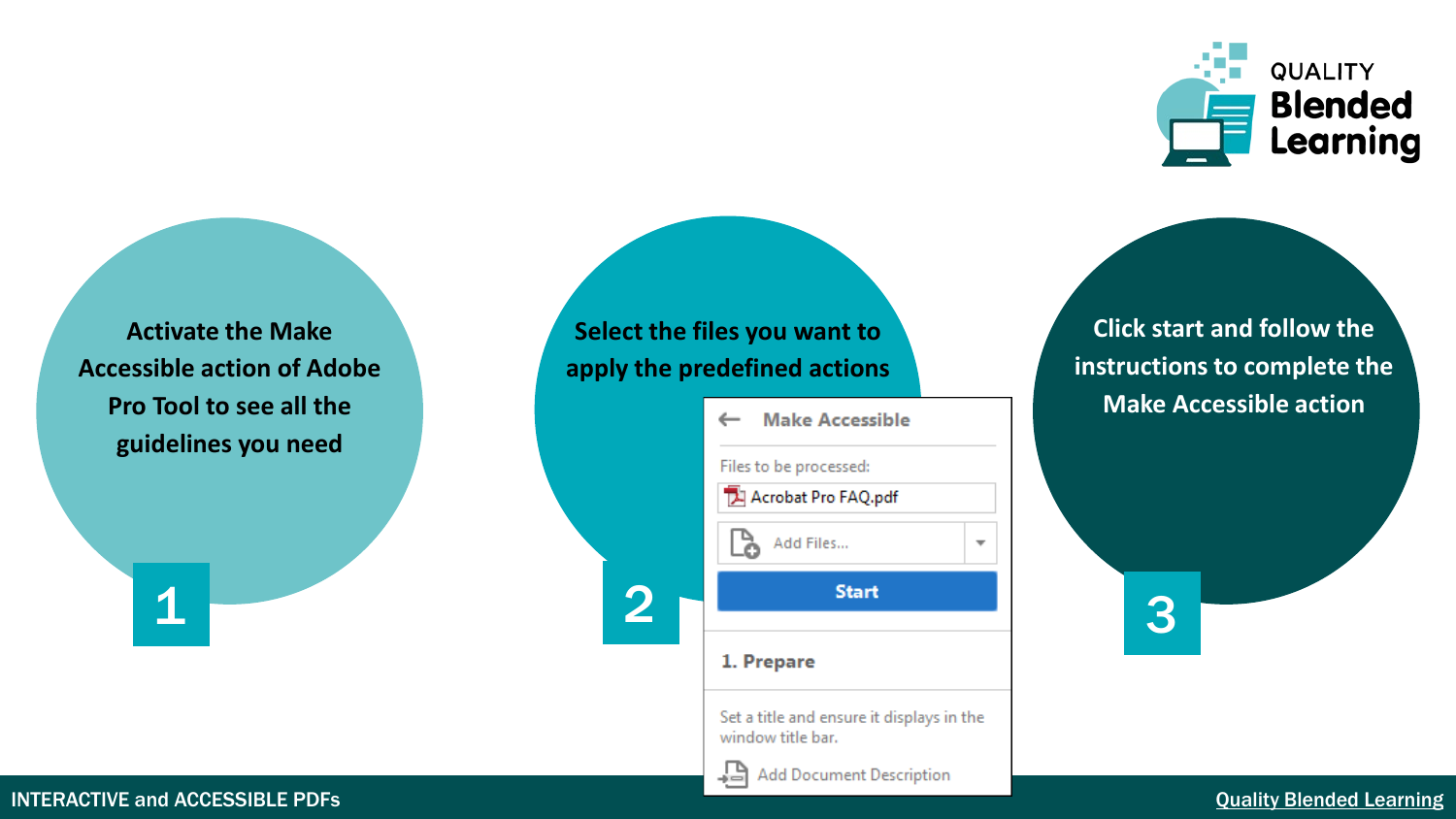### OTHER RESOURCES

**QUALITY Blended** Learning

Adobe Learn & Support:

- [Make PDFs accessible \(Acrobat Pro\)](https://helpx.adobe.com/acrobat/using/create-verify-pdf-accessibility.html#make_PDFs_accessible)
- [Check accessibility of PDFs \(Acrobat Pro\)](https://helpx.adobe.com/acrobat/using/create-verify-pdf-accessibility.html#check_accessibility_of_PDFs)
- **[Fix accessibility issues \(Acrobat Pro\)](https://helpx.adobe.com/acrobat/using/create-verify-pdf-accessibility.html#fix_accessibility_issues)**
- [Accessibility issues](https://helpx.adobe.com/acrobat/using/create-verify-pdf-accessibility.html#accessibility_issues)

#### [YouTube](https://www.youtube.com/results?search_query=CREATE+accessible+pdf)

There are several tutorials on YouTube that can help you learning how to create interactive PDFs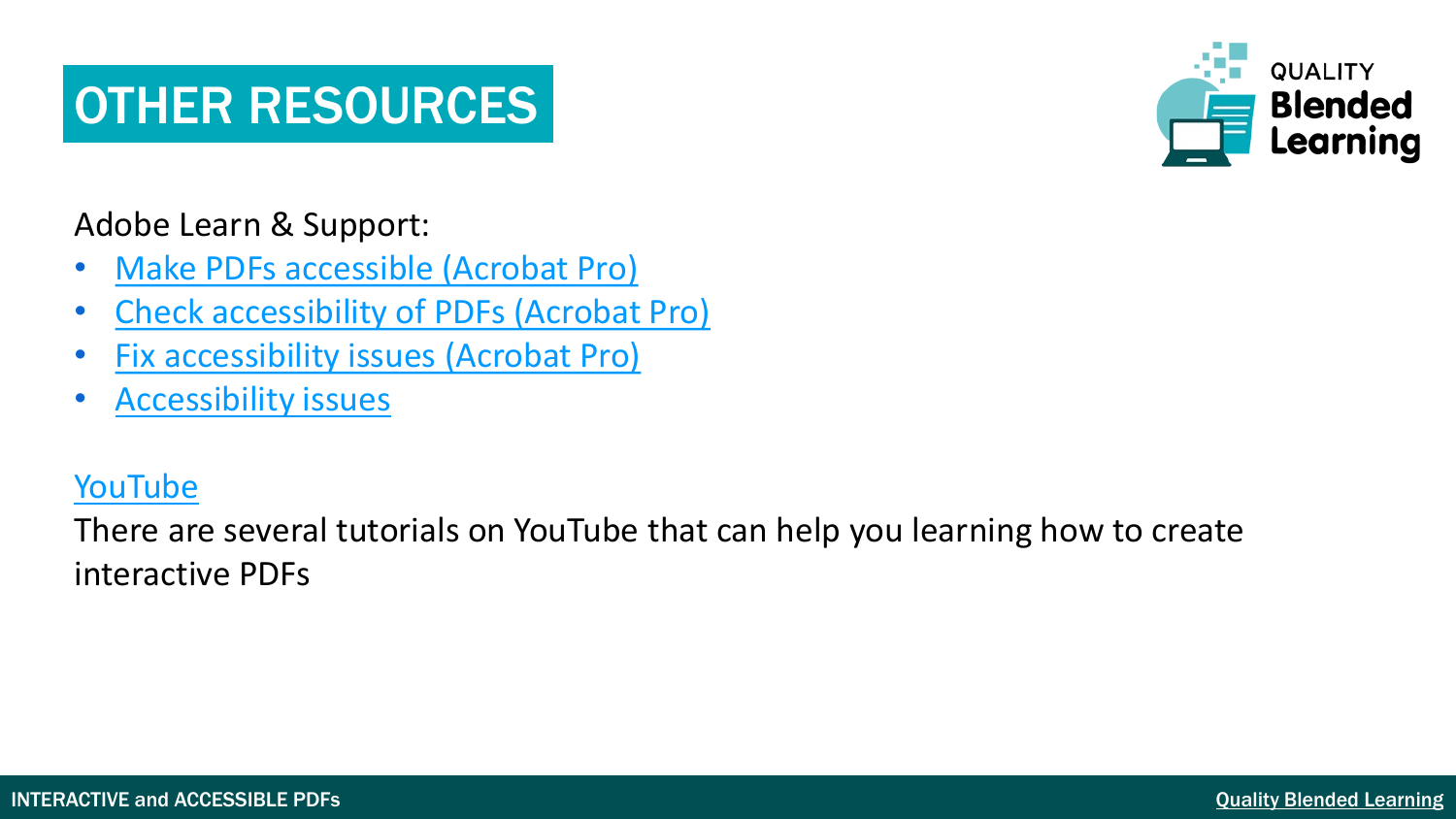### WHAT TO AVOID

There are many **mistakes** and **pitfalls** that are quite common for teachers. Be aware of them and differentiate yourself from the others!

- 1. Do not use images just to decorate your content. All material included in your document should convey useful information.
- 2. Avoid repeating headers and footers.
- 3. Be careful of the colours! The background shall make a contrast with the foreground.



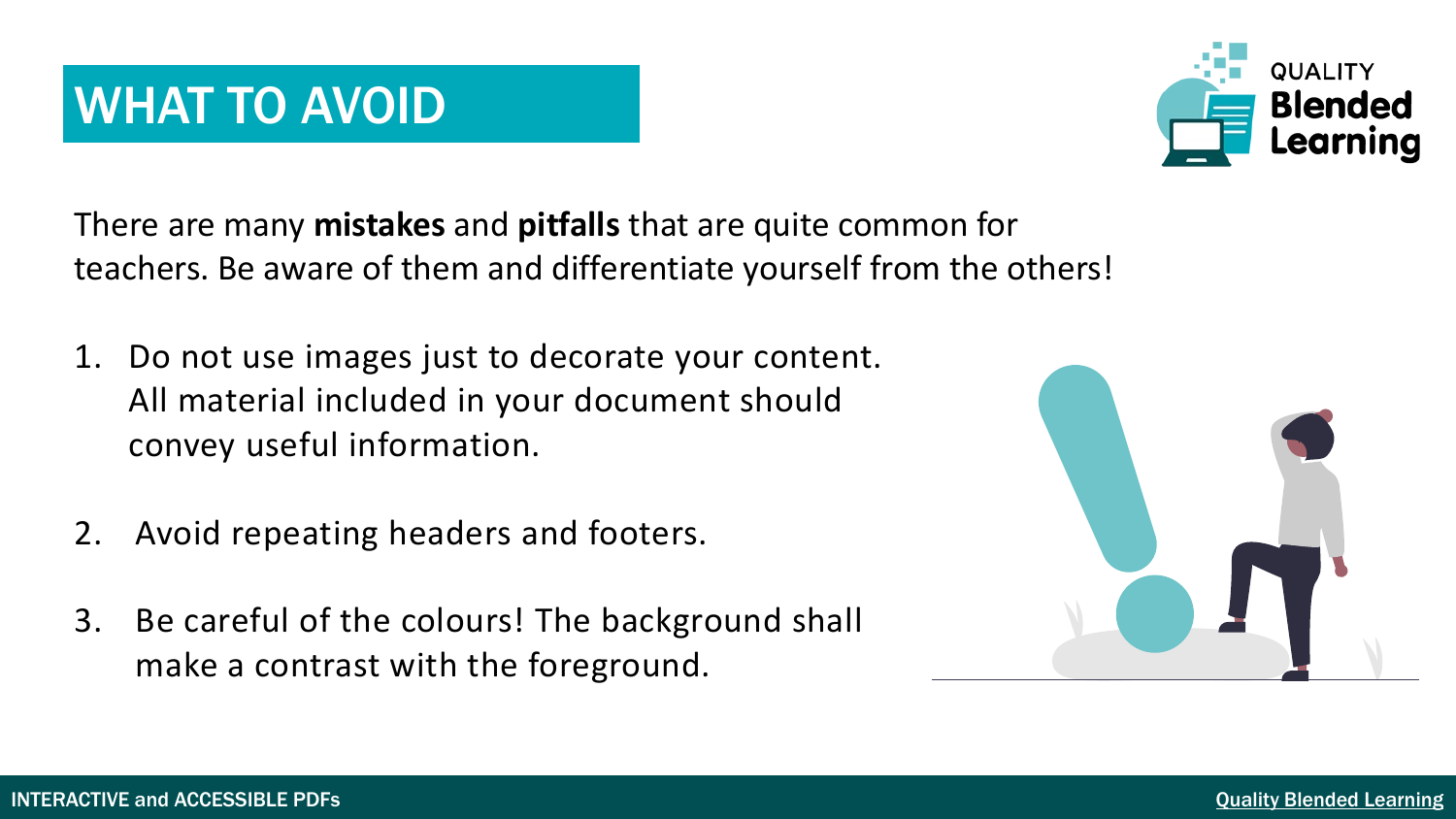

#### Which of these is a good piece of advice when creating accessible PDFs?

*Click on the correct answer*

- A. [Readers love images! You can use as many as you want](#page-21-0)
- B. [Headers and footers shall be repeated in order for the readers to](#page-22-0) remember them
- C. [The background should have a contrasting colour](#page-23-0) with the foreground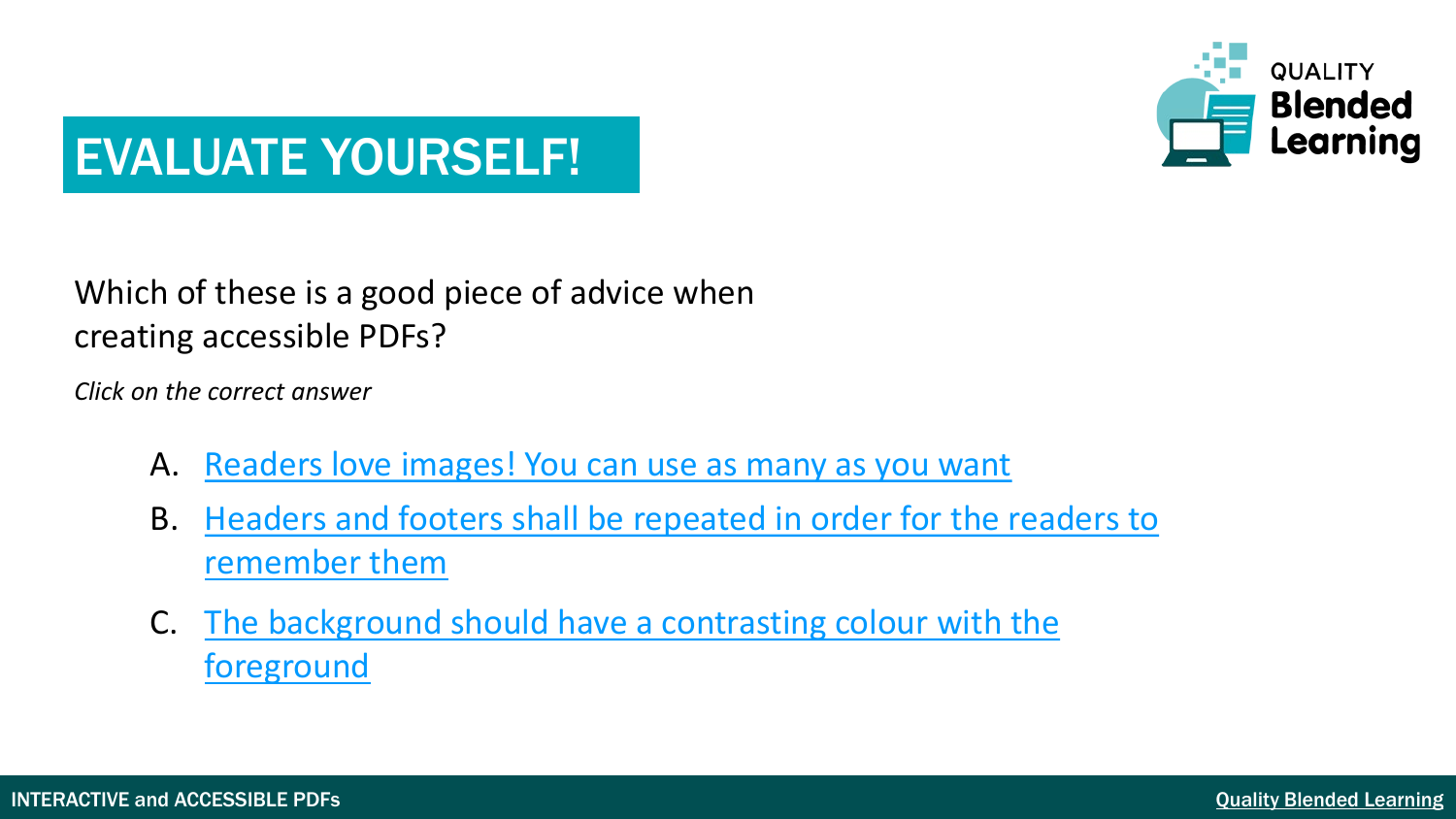

<span id="page-21-0"></span>Answer A is incorrect!

Screen reader users include people who are blind, have low vision, or have cognitive disabilities.

Avoid using non essential and non informative images such as decorative media. Use only relevant images and always add an alternative text.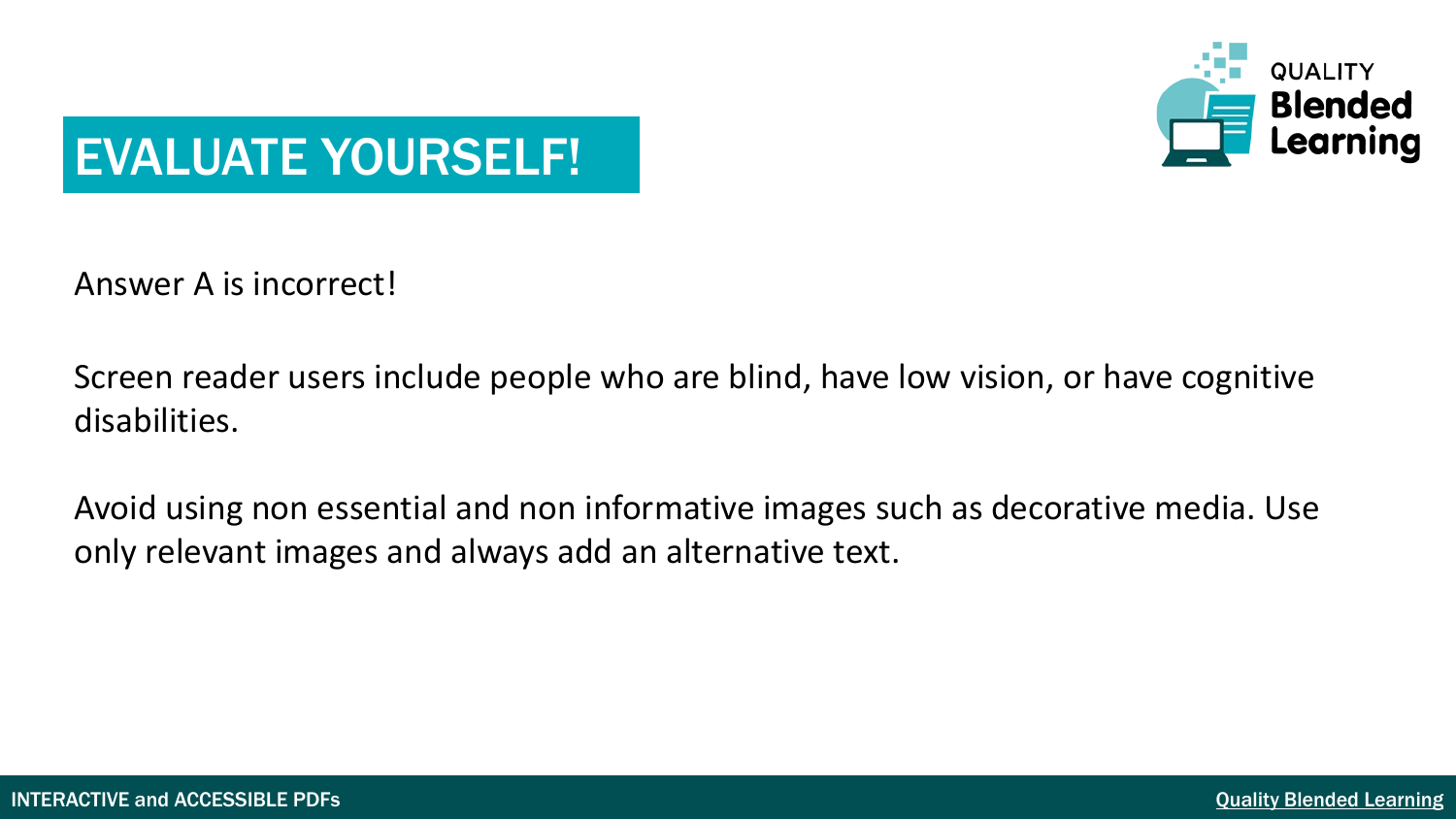

<span id="page-22-0"></span>Answer B is incorrect!

Some screen readers will automatically read header and footer information. Others require the user to navigate to the header or footer and manually "ask" for them to be read. Others leave headers and footers out completely.

While it's important to mark header and footer information somewhere else in the text since headers and footers usually include essential information such as contacts, it can be frustrating for an impaired user to automatically hear this information every time they click on a new page.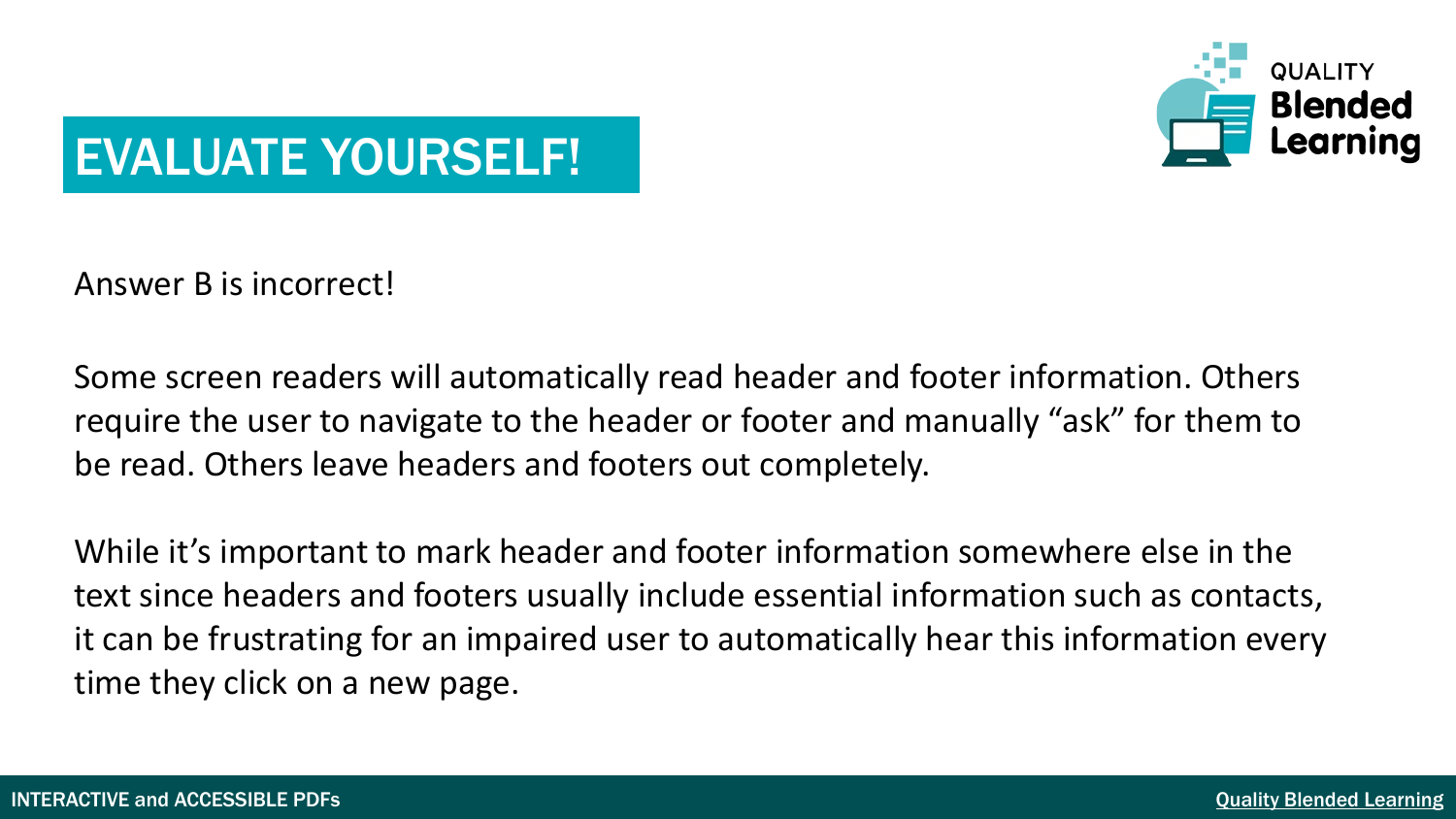

<span id="page-23-0"></span>The correct answer is C!

The background shall make a contrast with the foreground. This helps people with visibility problems to easily read your content.